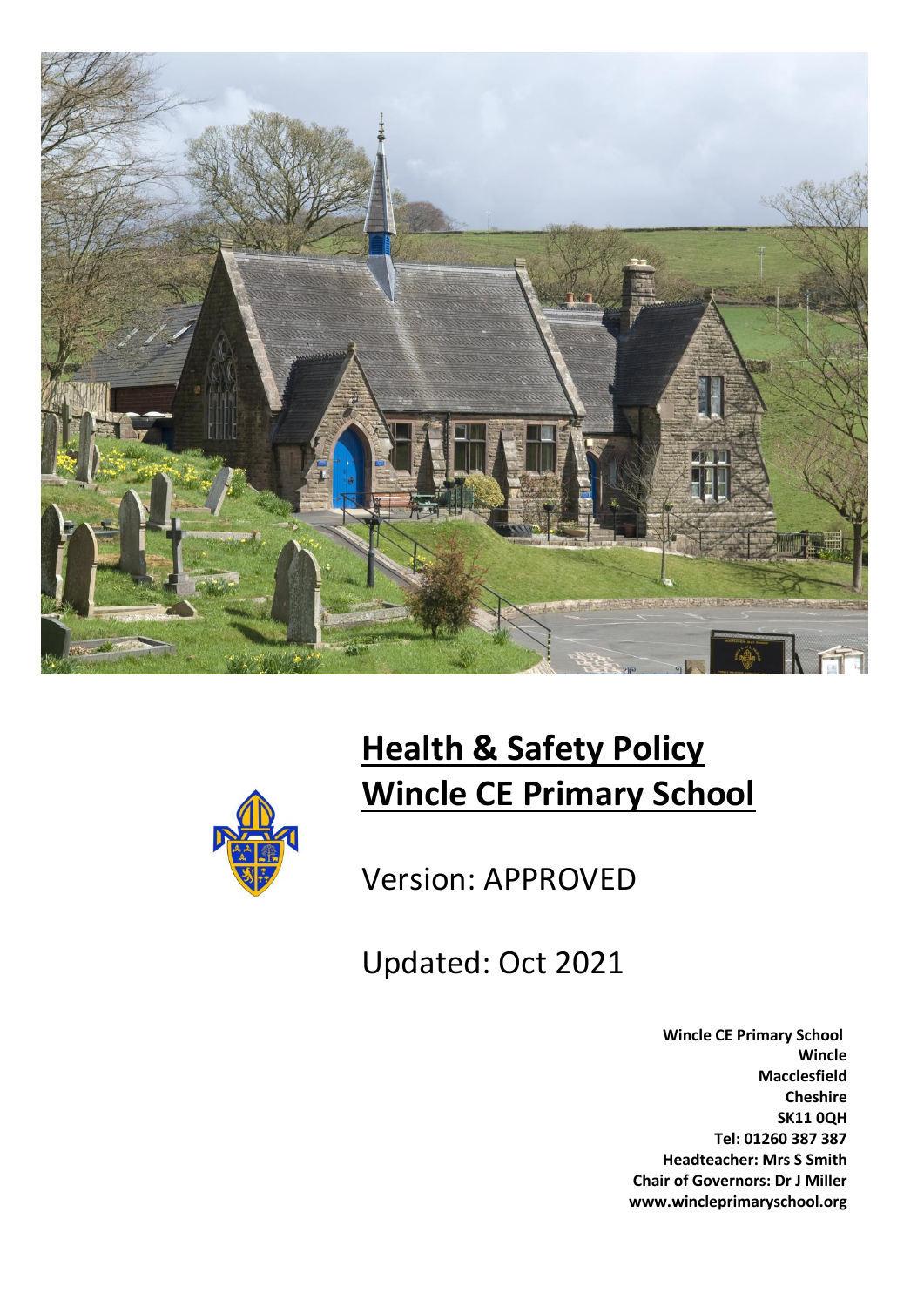| <b>Version control</b> |                           |  |
|------------------------|---------------------------|--|
| Date updated:          | Brief summary of changes: |  |
| October 2021           | No changes                |  |

#### Our school's vision:

*Wincle School creates an enriching and outstanding rural education, nurturing the whole individual: body, mind and soul, inspiring rounded, happy, courageous children who exhibit a passion for learning, a confident faith, a loving concern for community and an inclusive respect for all.*

Health and safety is of paramount importance for all staff and governors at Wincle School. If pupils feel safe and healthy, they will achieve their full potential. We will do all that we can to ensure pupils are aware of how to stay safe and healthy; educating them for the future. We encourage our pupils to 'Shine like Stars' (Philippians 2:15) and to do this run with the following acronym:

|  |               | No act of kindness, no matter how small, is ever wasted." Aesop                                                      |
|--|---------------|----------------------------------------------------------------------------------------------------------------------|
|  |               | We would like our pupils to have the confidence to know that they can make a difference: have hope for the           |
|  | Service       | future.                                                                                                              |
|  |               | We encourage our pupils to challenge injustice and inequality                                                        |
|  |               | Our principles are founded on the truth that we are loved by the Father, Saved by the Son and Sanctified by          |
|  |               | the Holy Spirit.                                                                                                     |
|  | Theology      | We want to ignite passion and curiosity for learning, providing an exciting curriculum to inspire all learners to be |
|  |               | the best they can be.                                                                                                |
|  |               | We encourage our pupils to show integrity                                                                            |
|  |               | We would like our pupils to have the courage to fight for what is important<br>☆                                     |
|  | Attitude      | ☆<br>When things are challenging, we would like our pupils to display perseverance and not give up.                  |
|  |               | Learn from yesterday, live for today, hope for tomorrow" Albert Einstein                                             |
|  |               | We nurture the whole individual: body, mind and soul                                                                 |
|  |               | We encourage the pupils to respect every living creature and show compassion.                                        |
|  | Relationships | We would like our children to treat other people as they would like to be treated following Jesus' example.          |
|  |               | We are all unique                                                                                                    |
|  |               | We help all children build trusting relationships $\sum$                                                             |
|  |               | Clothe yourselves with compassion, kindness, humility, gentleness and patience.' (Colossians 3:12)                   |
|  | Shine like    | "I am the Light of the world; he who follows Me will not walk in the darkness, but will have the Light of life."     |
|  | stars         | (John 8:12)                                                                                                          |
|  |               | We would like our pupils to shine in their behaviour, attitudes, relationships and learning.                         |
|  |               |                                                                                                                      |

### **1. HEALTH AND SAFETY POLICY STATEMENT**

1.1 Wincle C. E. School recognises its duty of care for the health, safety and well-being of its employees. It will take effective steps to ensure that this is achieved, so far as is reasonably practicable. In discharging this responsibility, it will take into account its parallel obligations for the Health and Safety of pupils, visitors and others who might be affected by its operations.

1.2 The provisions in this Policy are intended to ensure that Health and Safety is an integral part of the general process of risk management which the school operates. Thus, Health and Safety will be included in the school's review and planning process as an issue essential to the development and maintenance of the School's management systems.

1.3 The purpose of the Policy is:

• To provide the necessary authority and support for staff as they make their respective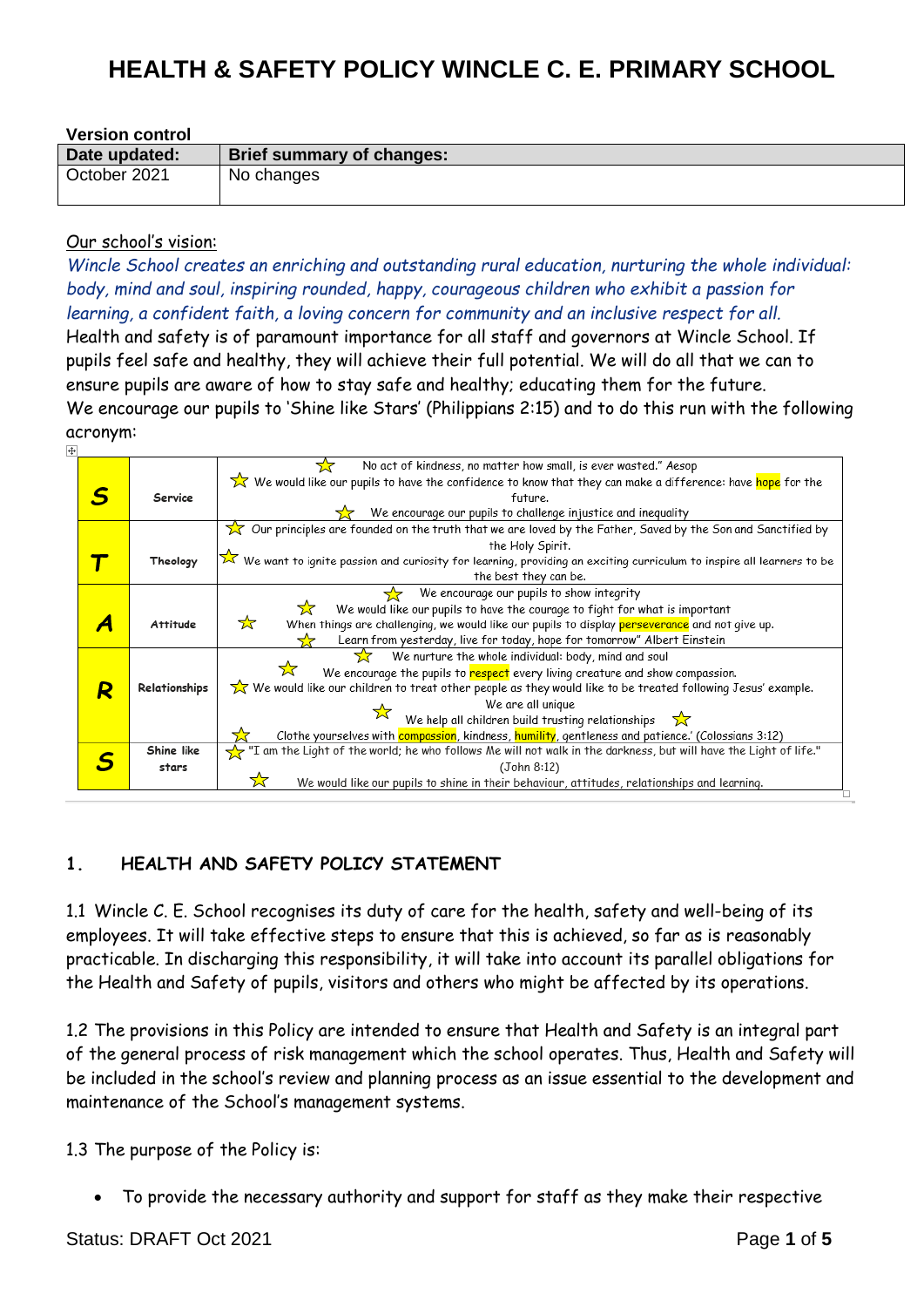contributions to health and safety.

- To set out duties and responsibilities.
- To recognise the partnership necessary with the LEA to ensure that all statutory duties in this field are met.
- To emphasise the importance of keeping hazards under control by making an assessment of operating risks.

1.4 The Governing Body is committed to securing the health, safety and well-being of employees, pupils and others affected by the school's activities, including visitors and contractors. Everyone has a part to play in bringing this into effect and full co-operation is therefore expected. For employees, this is not only a matter of common sense, but also as a legal duty.

1.5 All employees, regardless of seniority, have a duty to take care of themselves and others that might be affected by their acts or omissions. Staff should use equipment and working methods approved by their Headteacher. Special care should be taken with the health and safety issues of any new venture.

Lone working and abusive / aggressive persons: see appendix

## **2. ORGANISATION AND ARRANGEMENTS FOR IMPLEMENTING THE POLICY**

2.1 The Headteacher has overall responsibility for the implementation of this Policy. To facilitate this, the Head has designated herself to be the Health and Safety Co-ordinator and Mr John Miller to be the named Health and Safety Governor. Each member of staff will recognise and accept a personal role in ensuring that arrangements for Health and Safety are effective within his or her respective area. Collectively, the Governing Body requires Health and Safety to be taken into account in the proposals which come before it and will seek to encourage a positive climate in which Health and Safety can flourish.

### **Risk Assessment**

2.2 The underlying process, which secures this Policy, is risk assessment. Assessments of significant risks will be made in conjunction with those affected and recorded in writing. It will be the responsibility of the Headteacher to ensure that relevant risk assessments are maintained and kept up to date. Where no guidance exists on a specific topic, staff will follow the LEA risk assessment process.

### **Consultation**

2.3 Employees with concerns should normally raise them with the Headteacher or Health and Safety Co-ordinator. However, the Governors welcome the support of trades unions in health and safety matters and staff should feel free to contact the appropriate trade union appointed safety representative. Requests for external help should be raised initially with the Headteacher or Health and Safety Co-ordinator, who will seek advice from the Departmental Health and Safety Adviser, on any concerns of employees, which cannot be resolved locally.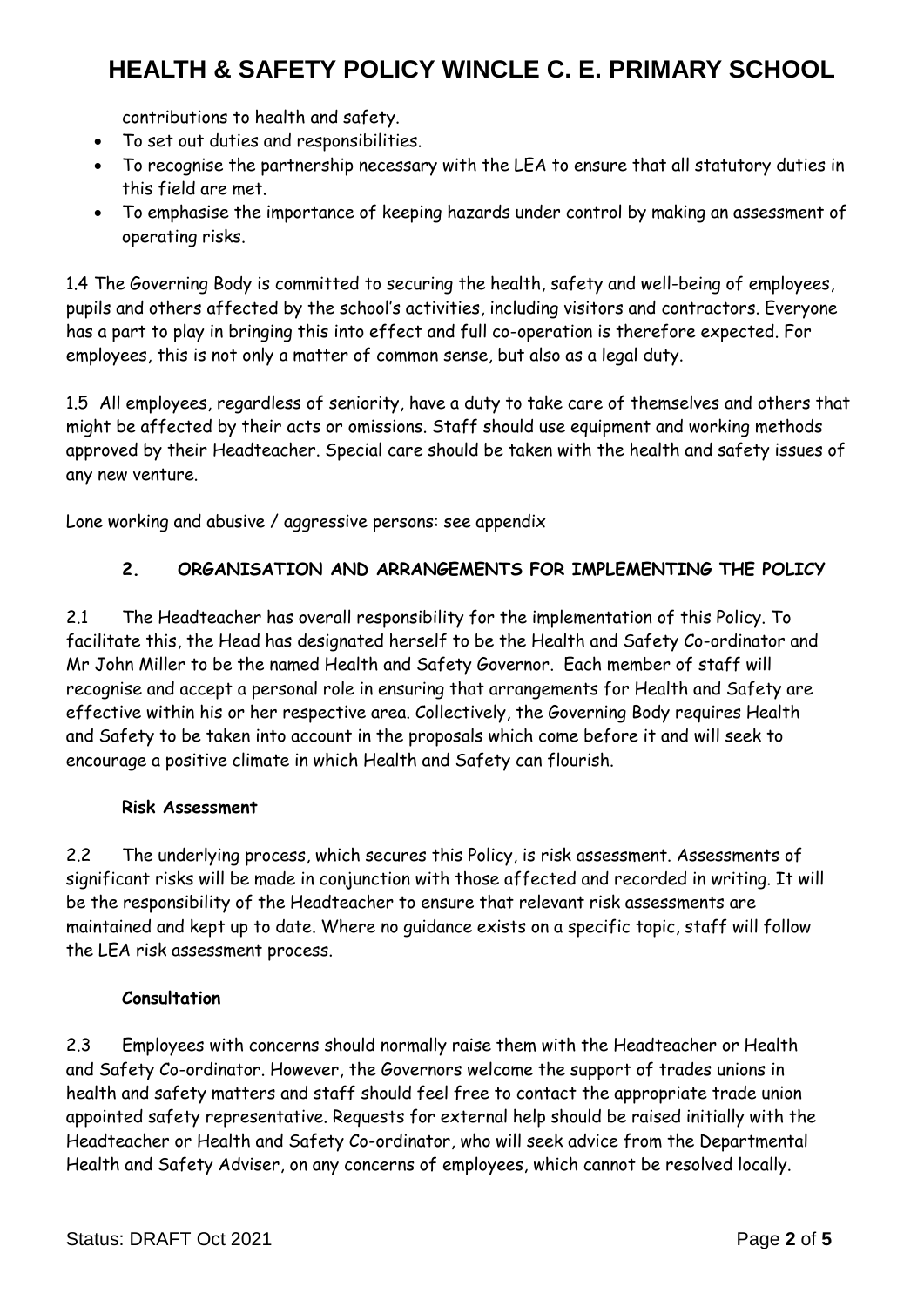### **Contractors and School Partnerships**

2.4 Contractors carrying out work for the School will be vetted for their Health and Safety performance. They will be required to act in accordance with this Policy and the School's specified local arrangements. Contractors will be required to assess the risks to anyone who might be affected as a result of the performance of the contract. In particular, they will be required to make appropriate arrangements with the Headteacher to ensure that the School's Governing Body and users are sufficiently and suitably informed and consulted on issues relevant to risk control.

2.5 School linked partners and hirers, will exchange health and safety policies and procedures with the School and ensure that the health and safety of all school staff and users will be protected to a level which is reasonably practicable and equivalent in standard to the School. In particular, partners will be required to provide school staff and others who might be directly affected with sufficient guidance and advice on any risks or procedures which will be new or unusual in comparison with school's activities.

### **Inspection and Monitoring**

2.6 The Headteacher / Health and Safety Co-ordinator will undertake the necessary arrangements for procedures to be examined and workplaces to be inspected to ensure that precautions remain suitable and sufficient by conducting a whole school Annual Risk Assessment and Safety Review. Feedback from this process will be referred to the Governing Body.

### **Accident / Incident Reporting**

- 2.7 Every injury should be reported in the school accident file, located in the medical room. An injury that needs medical attention or involves time off work must be investigated by the person in charge of the area or activity. Where the accident falls within the LEA Accident reporting criteria, the Local Authority Accident reporting system (PRIME) must be used. Mrs Smith has had training to input into this system and Mrs Lambert is also a named user. The following accidents and non-injury incidents should be recorded on PRIME
	- Accidents and incidents involving staff or members of the public (visitors, parents etc)
	- Accidents involving pupils
	- Incidents of verbal abuse, aggression or assault
	- Building related incidents (fire, theft, vandalism, etc)
	- Equipment failure (boiler failure, powercut etc)
	- Near misses
- 2.8 Corporate Staff Safety Register  $\sim$  this will be used to report any abusive or aggressive behaviour by a parent or pupil towards a member of staff.

## **Training and Information**

Status: DRAFT Oct 2021 **Page 3** of 5 2.9 Training and development needs will be evaluated and appropriate briefing and training provided. Health and Safety training will be available to employees and records maintained